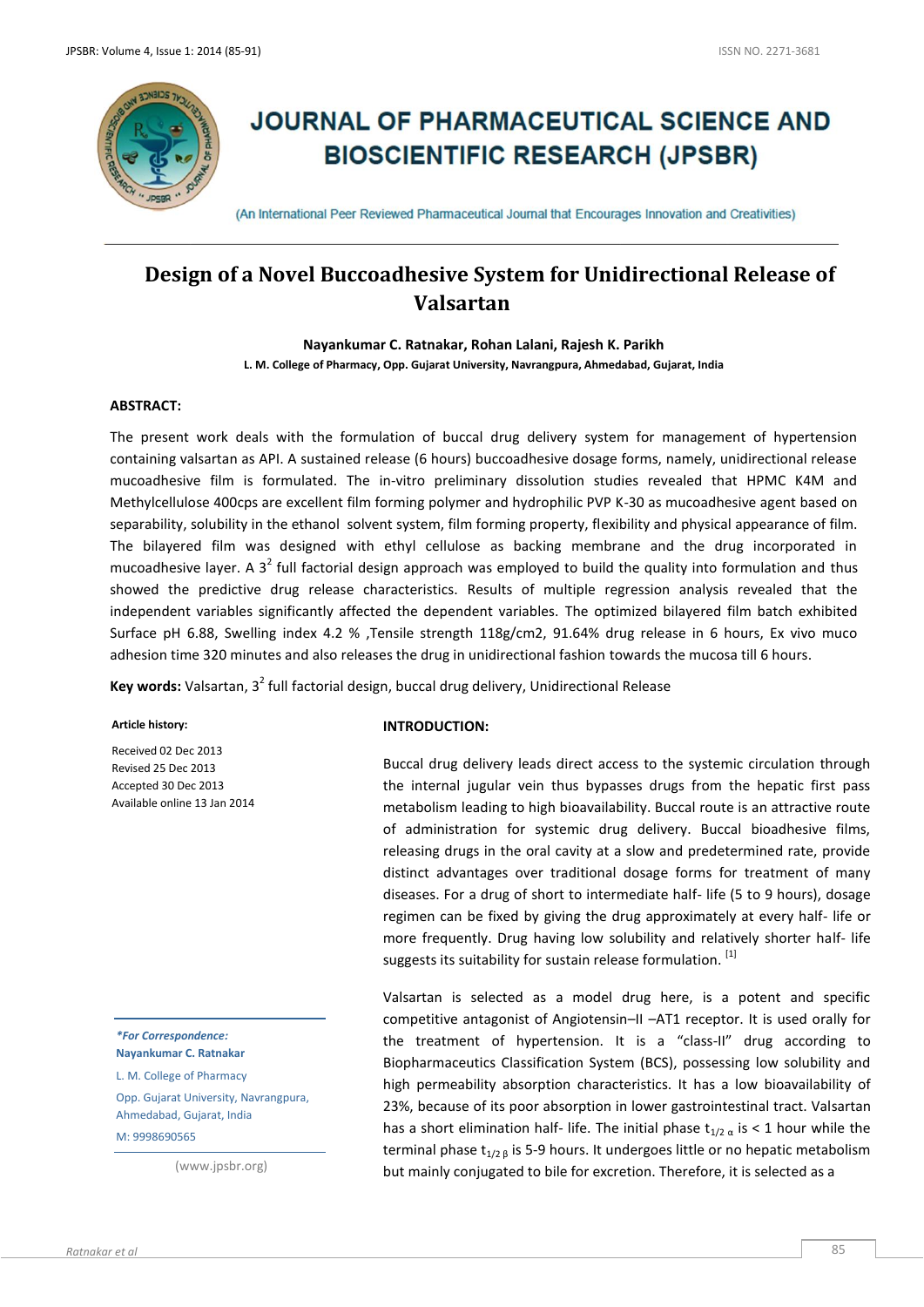suitable drug for the design of bucccoadhesive films with a view to improve its oral bioavailability and increase its drug effectiveness by formulating it in a sustained release dosage form. Valsartan is rapidly absorbed after oral administration. Peak plasma levels is achieved 2-4 h after oral administration and then decline with a terminal halflife reported in various studies in the range of 5–9 h. A peak plasma concentration  $(C_{\text{max}})$  of 1.64 mg/L occurred after oral administration of a single 80 mg dose of valsartan. [2, 3, 4]

The product currently marketed is conventional tablet and capsule. The released drug absorption is altered by pH of medium, the presence of food, and the body's physiological factors, all of which can cause fluctuation in amount of drug absorbed. Also fluctuation in plasma drug concentration leads to exaggerated side effects, this all limitations can be minimized by adopting a sustained release formulation.

Recently, oral buccoadhesive films have been developed which allow for sustained release of drug from the dosage form. Once the film is placed in contact with the buccal mucosa, the release of API occurs slowly from it. This release is controlled by the amount of film former and solubility of the drug. Rational of research is a) Valsartan has shorter half-life so it is advantageous to administer it in modified release dosage form.b) Avoidance of first pass metabolism leads to increase in bioavailability.c) No chance of dose dumping and prevention of rapid termination of effect.d) Fluctuation in pH does not affect the release in case of films compared to marketed products.e) Fluctuation in plasma drug concentration leads to exaggerated adverse effects; it can be minimized by adopting sustained release system.f) Minimize patient to patient variability in drug action.

# **2. Materials and methods:**

# 2.1 *Materials*

# 2.1.1 M*aterials used in formulation of oral buccoadhesive film*

Valsartan was supplied by Torrent Pharmaceuticals Pvt ltd, Ahmedabad, Gujarat, India. Hydroxypropyl methylcellulose K4M, USP, Polyvinyl Pyrrolidone K-90 (PVP K−90), USP and Ethyl cellulose were supplied from Signet Chemical Corporation Pvt. Ltd, Mumbai, India. Polyvinyl Alcohol (PVA), USP (Molecular Weight:1,25,000) was supplied by Laser Chemicals, Gujarat, India.

Polyethylene glycol- 400(PEG-400), BP was supplied from Burgoyne Burbidges And Co Pvt Ltd, Mumbai, India.

# 2.2 *Methods*

2.2.1 Calculation of the dose for film of valsartan

Oral dose of valsartan is 40 mg. Now, film of 2 cm  $\times$  2 cm dimension  $(4 \text{ cm}^2)$  is to be administered which should contain 40 mg of valsartan. But the mould i.e. glass plate for casting of film has  $63.585$  cm<sup>2</sup> area. So total amount of valsartan required to be added in the film casting solution is 635.85 mg.

2.2.2 Preparation method of bilayered films  $^{[5]}$ 

Bilayered films were prepared by a casting/ solvent evaporation technique. The backing membrane was prepared by dissolving ethyl cellulose (2%) in mixture of acetone and isopropyl alcohol (65:35), and 10 % dry weight of polymer of dibutylphthalate as plasticizer. The plasticized ethyl cellulose solution was poured in to 7 cm diameter petriplate and solvent was allowed to evaporate at controlled rate by covering the mould with inverted glass funnel, to avoid blistering effect on dried films. This film act as backing membrane. The mucoadhesive composition containing APIs was prepared using different combinations of polymers by dissolving in 70% ethanol:water solvent system and after complete dissolution was over, the drug solution in solvent was added to it. 10% PEG 400 was added as plasticizer. This polymeric solution containing APIs was poured into plate containing a backing membrane of ethylcelluose solution and dried at temp of 40° for overnight; the dried films were kept in desiccators till further use. The films were cut into 2cm  $\times$  2cm (4 cm<sup>2</sup>) and evaluated.

| <b>Backing</b>      | 2% Ethylcellulose (Acetone: Isopropyl |  |  |
|---------------------|---------------------------------------|--|--|
| membrane            | $alcohol = 65:35 solvent)$            |  |  |
| <b>Mucoadhesive</b> | Drugs, HPMC K4M, PVP K-30,            |  |  |
| layer               | Methylcellulose-400 cps (Ethanol-     |  |  |
|                     | water solvent system)                 |  |  |

In this work, a  $3^2$  full factorial design was applied to find out the optimum combination of independent variables HPMC K4M content and Methylcellulose 400cps content in order to obtain predicted drug release at 2,4 and 6 hours.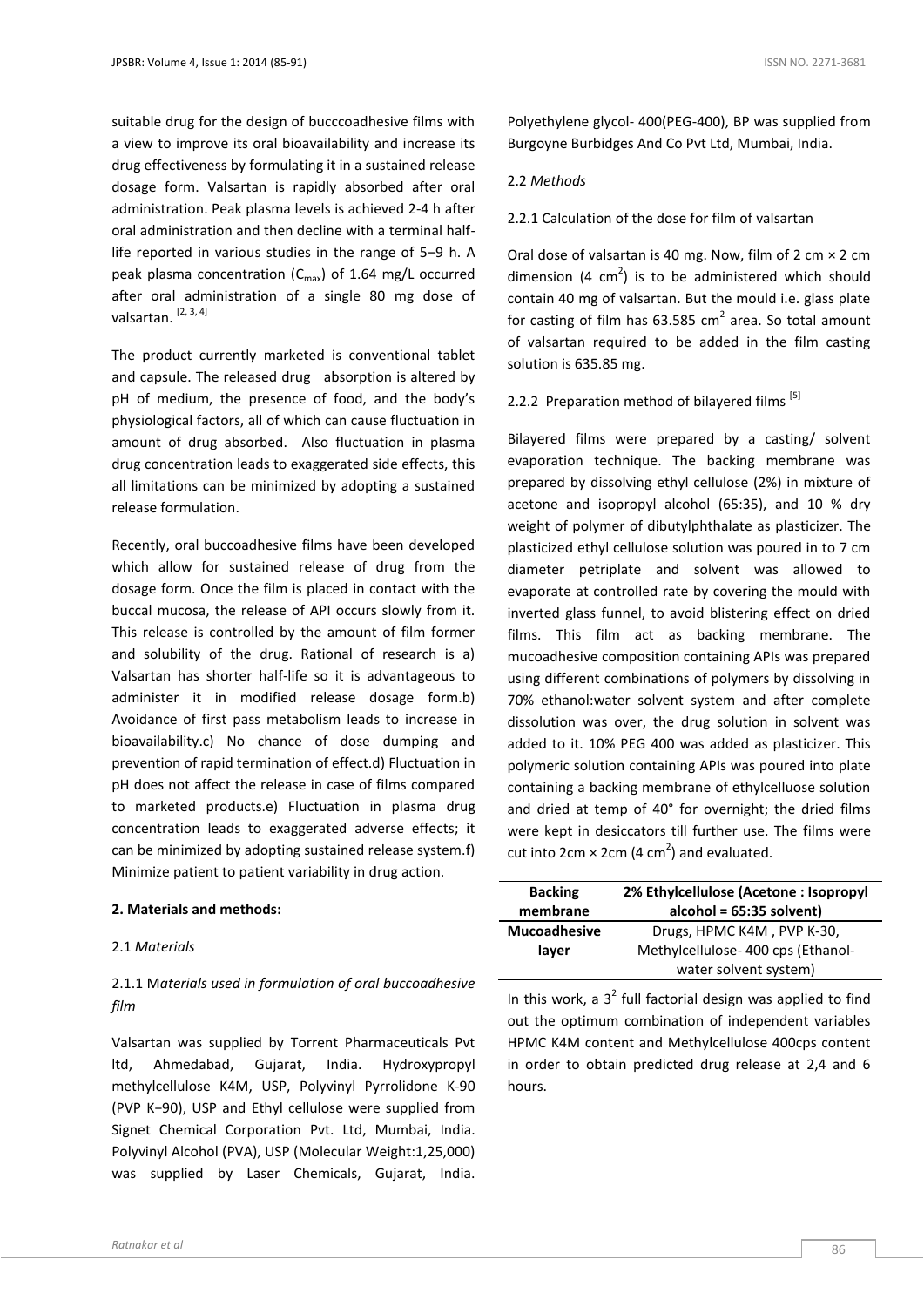Table 1: Independent variables and levels selected for them.

| <b>Levels</b>                         | Low | Medium | High |
|---------------------------------------|-----|--------|------|
| <b>Variables</b>                      | -1  | ŋ      | +1   |
| X <sub>1</sub> : HPMC K4M Content     | 1%  | 3%     | 5%   |
| $X2$ : Methylcellulose 400cps Content | 2%  | 5%     | 8%   |

Table 2: composition of batch as per factorial design

|                                   | BATCH          |    |    |              |    |    |              |    |    |
|-----------------------------------|----------------|----|----|--------------|----|----|--------------|----|----|
| Ingredients                       | Α1             | A2 | А3 | Α4           | Α5 | A6 | Α7           | Α8 | A9 |
| Valsartan                         | 63             | 63 | 63 | 63           | 63 | 63 | 63           | 63 | 63 |
| (mg)                              | 5              | 5  | 5  | 5            | 5  | 5  | 5            | 5  | 5  |
| <b>PVP K-30</b>                   | 20             | 20 | 20 | 20           | 20 | 20 | 20           | 20 | 20 |
| (mg)                              | 0              | 0  | 0  | 0            | 0  | 0  | 0            | 0  | 0  |
| <b>HPMC K4M</b><br>(%)            | $\mathbf{1}$   | 3  | 5  | $\mathbf{1}$ | 3  | 5  | $\mathbf{1}$ | 3  | 5  |
| Methylcellu<br>lose<br>400cps (%) | $\overline{2}$ | 2  | 2  | 5            | 5  | 5  | 8            | 8  | 8  |
| <b>PEG-400</b><br>(%)             | 10             | 10 | 10 | 10           | 10 | 10 | 10           | 10 | 10 |
| Ethanol:wa<br>ter<br>(q.s)ml      | 20             | 20 | 20 | 20           | 20 | 20 | 20           | 20 | 20 |

Table 3: Desirability range for the response variables

| <b>Response variables</b>                        | <b>Constraints</b>      |
|--------------------------------------------------|-------------------------|
| $Y_1$ : Cumulative % drug released in 2<br>hours | $15\% \le Y_1 \le 30\%$ |
| $Y_2$ : Cumulative % drug released in 4<br>hours | $50 \% \le Y_2 \le 65%$ |
| $Y_3$ : Cumulative % drug released in 6<br>hours | $80 \% \le Y_3 \le 95%$ |

# **3 EVALUATION OF BUCCAL FILM**<sup>[5, 6, 7, 8, 9]</sup>

# **3.1 SWELLING STUDY**

Buccal Films (2 cm x 2 cm) were weighed individually (designated as W1) and placed separately in 2% agar gel plates, incubated at 37  $\pm$  1 °C, and examined for any physical changes. At regular 1-hour time intervals until 6 hours, patches were removed from the gel plates and excess surface water was removed carefully using the filter paper. The swollen patches were then reweighed

(W2) and the swelling index (SI) was calculated using the following formula:

 $SI = (W2 - W1) / W1 * 100$ 

The experiments were performed in triplicate, and average values were reported.

#### **3.2 SURFACE pH**

Each film (2 cm x 2 cm) was allowed to swell by keeping it in contact with 1 ml of Phosphate buffer pH 6.8 for 2 hours at room temperature, and the pH was noted by bringing the electrode into contact with the surface of the patch and allowing it to equilibrate for 1 minute. The experiments were performed in triplicate, and average values were reported.

# **3.3 FOLDING ENDURANCE**

A film strip of 2 cm x 2 cm was cut evenly and repeatedly folded and unfolded at the same place till it broke. The number of times, the film could be folded at the same place, without breaking was recorded as the value of folding endurance. The experiments were performed in triplicate, and average values were reported. This tells about the mechanical property of the film to some extent i.e. one can know qualitatively which batch shows good resistance to the stress applied. Higher is the folding endurance, better is the film.

# **3.4 CONTENT UNIFORMITY OF THE FILMS**

Drug content uniformity was determined by dissolving the film by homogenization in 100 mL of an isotonic phosphate buffer (pH 6.8) for 8 h under occasional shaking. The 5 mL solution was taken and diluted with isotonic phosphate buffer pH 6.8 up to 20mL, and the resulting solution was filtered through a 0.45 mm Whatman filter paper. The drug content was then determined after proper dilution at 250 nm using a UV spectrophotometer (Shimadzu, SPD-10 A VP, Japan) .The experiments were carried out in triplicate and average values were reported.. The filtrate is analyzed UV spectrometrically at 250 nm using a blank film solution as reference sample.

#### **3.5 IN VITRO DRUG RELEASE**

The USP XXIII (23) rotating paddle method was used to study drug release from the buccal films; The film dosage form was cut into a circle with an area of 4  $cm<sup>2</sup>$  and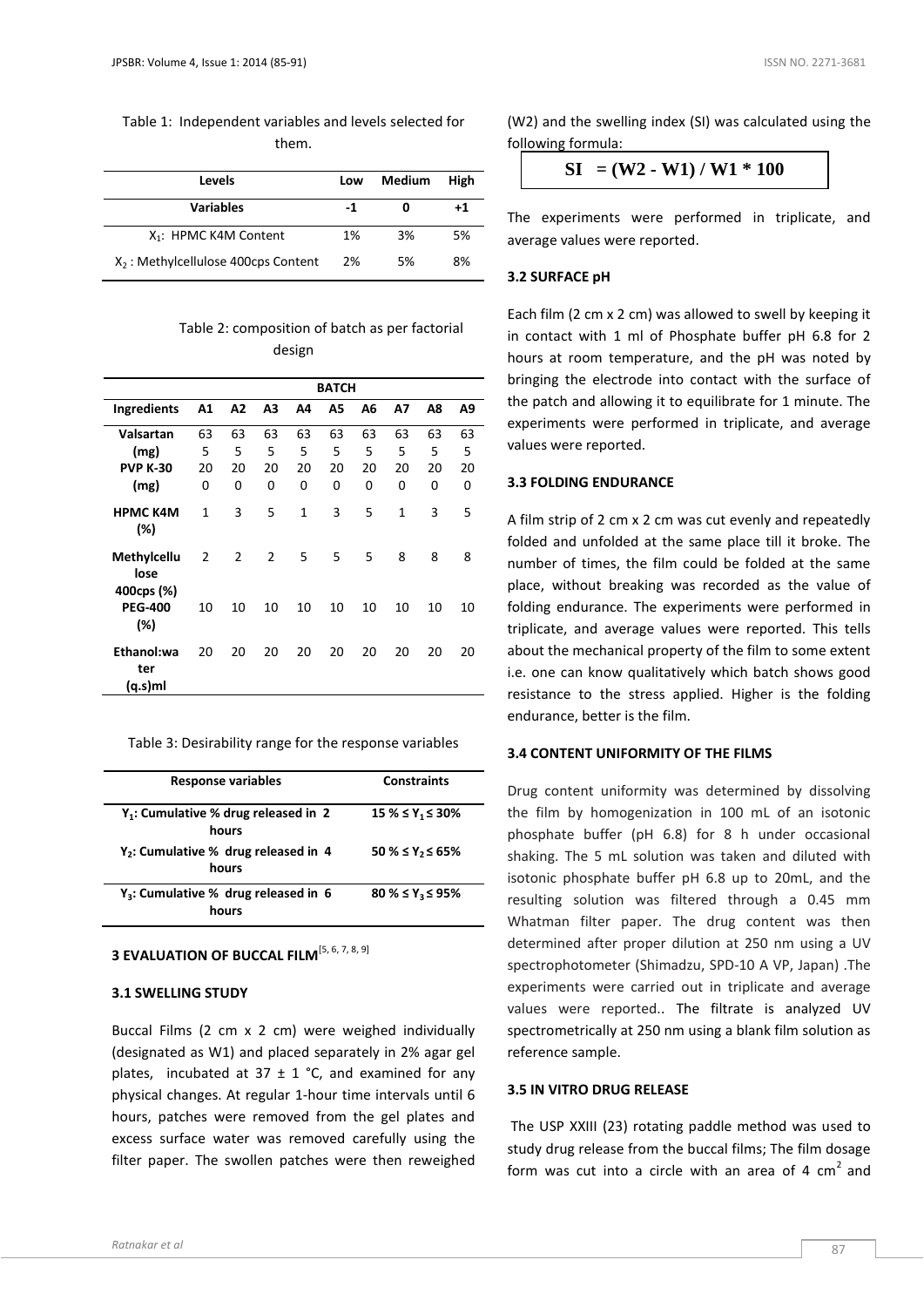ethylcellulose backing layer was attached to a 4cm diameter weight using double adhesive tape or instant adhesive (cyanoacrylate adhesive) and placed at the bottom of the dissolution vessel so that the film dosage form faced upright,200 ml of phosphate buffer (pH 6.8) was used as the dissolution medium, at  $37.0 \pm 0.5$ -C, and a rotation speed of 50 rpm was used. Samples (10 ml) were withdrawn at 1, 2,3,4,5 and 6 hours and replaced with fresh medium. The samples were filtered through 0.45-μm Whatman filter paper and analyzed spectrophotometrically at 250 nm. The experiments were performed in triplicate, and average values were reported.

# **3.6 THICKNESS OF FILM**

Three films of each formulation were taken and the film thickness was measured using micrometer screw gauge at three different places and the mean value was calculated.

# **3.7 TENSILE STRENGTH**

It was measured using a lab made instrument consisting of an aluminium wire passed over two pulley. At the one extreme of the wire a basket was tied which accommodates the weight and on the other extreme provision for tying of the film was made. Both the sides were made equal before measurement. The film was tied and weights were added on the other side. The amount of weight at the time of film breakage is recorded as tensile strength.

Other method: Measured using Universal testing machine (Shimadzu AG100kNG and software: Winsoft tensile and compression testing) according to standard of ASTM at SICART, Vallabhvidyanagar, India. Instruments made up of two jaws: upper jaw (grip II, movable) and lower jaw (Grip I, fixed). Load call of upper jaw was connected with the software. Software used to set film parameters like gauge length (mm), width (mm), thickness (mm), speed (mm/min), and initial load. Film was fixed between two jaws and then instrument was run. Tensile strength was measured and results were display on software.

# **3.8 EX VIVO ADHESION TIME**

The *ex vivo* adhesion time was evaluated (*n* = 3) after application of the patches onto mucinsolution(30%v/v) and was fixed in the inner side of the beaker, above 2.5 cm from the bottom, with cynoacrylate glue. One side of each film was wetted with one drop of isotonic phosphate buffer pH 6.8 and pasted to the mucin solution by applying a light force with a fingertip for 30 seconds, filled with 200 mL of phosphate buffer pH 6.8, kept at  $37 \pm 1$  °C. After 2 minutes, a 50 rpm stirring rate to simulate the buccal cavity environment, and film adhesion was monitored up to 6 h. The time required for the patch to detach from the mucin was recorded as the mucoadhesion time.

# **4. Result and Discussion:**

In the preliminary study, the excipients and their levels were selected based on separability, solubility in the ethanol solvent system, film forming property, flexibility and physical appearance of film. The invitro preliminary dissolution studies revealed that HPMC K4M and Methylcellulose 400cps are excellent film forming polymer and hydrophilic PVP K-30 as mucoadhesive agent.The bilayered film was designed with ethylcellulose as backing membrane and the drug incorporated in mucoadhesive layer.

A  $3<sup>2</sup>$  full factorial design approach was employed to build the quality into formulation and thus showed the predictive drug release characteristics. The combined effect of two formulation independent variables i.e. HPMC K4M content  $(X_1)$  and Methyl cellulose Content  $(X_2)$  were investigated. Results of multiple regression analysis revealed that the independent variables significantly affected the dependent variables.



Figure 1 :Comparision of in-vitro dissolution profile of batches A1 to A9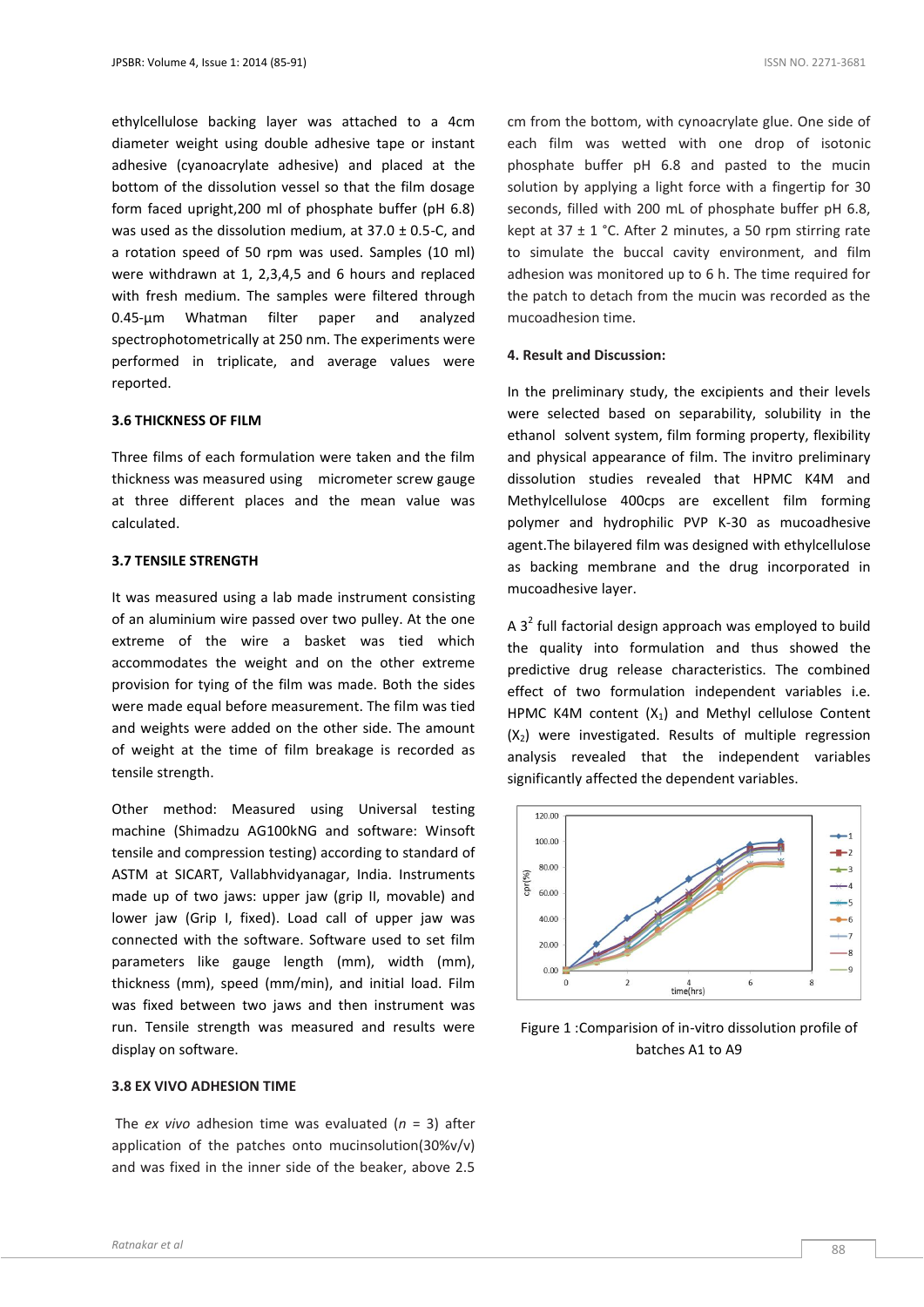# **Table 4: Release at 2, 4 and 6 hours of drug for batches A1 – A9.**

| <b>Batch code</b> | Х,   | $X_2$ | Υ,    | γ,    | Υ <sub>3</sub> |
|-------------------|------|-------|-------|-------|----------------|
| A1                | $-1$ | $-1$  | 40.59 | 70.85 | 97.24          |
| A2                | 0    | $-1$  | 22.91 | 58.28 | 93.41          |
| A <sub>3</sub>    | 1    | $-1$  | 20.90 | 55.87 | 92.02          |
| A4                | $-1$ | 0     | 24.18 | 60.52 | 92.86          |
| A5                | 0    | 0     | 16.04 | 51.33 | 82.05          |
| A6                | 1    | 0     | 14.07 | 48.35 | 80.91          |
| A7                | $-1$ | 1     | 20.38 | 52.43 | 90.24          |
| A8                | 0    | 1     | 15.16 | 50.17 | 82.48          |
| A9                | 1    | 1     | 13.17 | 45.05 | 79.06          |

Table 5: Evaluation Results of the designed batches

| Batc<br>h | <b>Folding</b><br><b>Endura</b><br>nce | <b>Surface</b><br>рH | Swel<br>ling<br>inde<br>x | <b>Drug</b><br>content<br>uniformity | Tensile<br>strengt<br>h<br>(kg/cm<br>2 |
|-----------|----------------------------------------|----------------------|---------------------------|--------------------------------------|----------------------------------------|
| A1        | 170                                    | $6.52 \pm 0.21$      | 4.5                       | $99.12 \pm 0.51$                     | $8 + 0.6$                              |
| A2        | >200                                   | $6.82 \pm 0.11$      | 2.2                       | 97.18±0.14                           | 5±0.2                                  |
| A3        | >200                                   | $6.92 \pm 0.10$      | 3.5                       | $99.0 + 0.62$                        | $7 + 0.4$                              |
| Α4        | >200                                   | $6.62 \pm 0.18$      | 1.7                       | $100.45 \pm 0.43$                    | $6+3.3$                                |
| А5        | 155                                    | $6.77 \pm 0.19$      | 3.5                       | $99.62 \pm 0.21$                     | $7 + 0.9$                              |
| A6        | 140                                    | $6.42 \pm 0.13$      | 5.5                       | $99.65 \pm 0.20$                     | $11+0.3$                               |
| Α7        | >200                                   | $6.32 \pm 0.21$      | 3                         | 99.72+0.23                           | $10+2.5$                               |
| A8        | 165                                    | $6.97 \pm 0.10$      | 4.8                       | 98.90±1.11                           | $9+0.6$                                |
| A9        | 150                                    | $6.84 \pm 0.29$      | 5                         | 98.19±1.11                           | $10+2.2$                               |

The selection of regression coefficients was done on the basis of P value  $( $0.05$ )$ 

Table 6: Reduced model

| $Y_1 = 15.31 - 6.168 X_1 - 5.948X_2$   |
|----------------------------------------|
| $Y_2$ = 51.89- 5.75 $X_1$ – 6.22 $X_2$ |
| $Y_3 = 83.45 - 4.725 X_1 - 5.15 X_2$   |

The reduced models developed for all responses gave us nearly same values as the experimental values. So, the reduced models can be named as valid reduced model equations for the given full factorial design.

This Contour plot shows the effect of concentration of HPMC K4M(X1) and concentration of MC 400cps (X2) on Percent of drug release in 6 hours (Y3). All the responses showed non-linear relationship with the HPMC K4M content and Methylcellulose (400 cps) content. So to obtain all the predicted results in one formulation, overlay plot was drawn and the optimized region was identified.





# **4.1 PREPARATION OF CHECKPIONT BATCH**

Table 7: Composition of Optimized Formulation: Check point batch

| <b>Variables</b>  | Quantity<br>Response<br>variables<br>(%) |                    | Predicted<br>℅ |
|-------------------|------------------------------------------|--------------------|----------------|
|                   |                                          |                    |                |
| $X_1$ : HPMC K4M  | 1.45                                     | $Y_1$ : Cumulative | 25.33          |
| Content           |                                          | % drug released    |                |
|                   |                                          | in 2 hr            |                |
| X <sub>2</sub> :  | 4.13                                     | $Y_2$ : Cumulative | 60.08          |
| Methylcellulose   | % drug                                   |                    |                |
| (400 cps) Content | released in 4 hr                         |                    |                |
|                   |                                          | $Y_3$ : Cumulative | 90.20          |
|                   |                                          | % drug             |                |
|                   |                                          | released in 6 hr   |                |



Figure 2: In – vitro release of Optimized Batch C1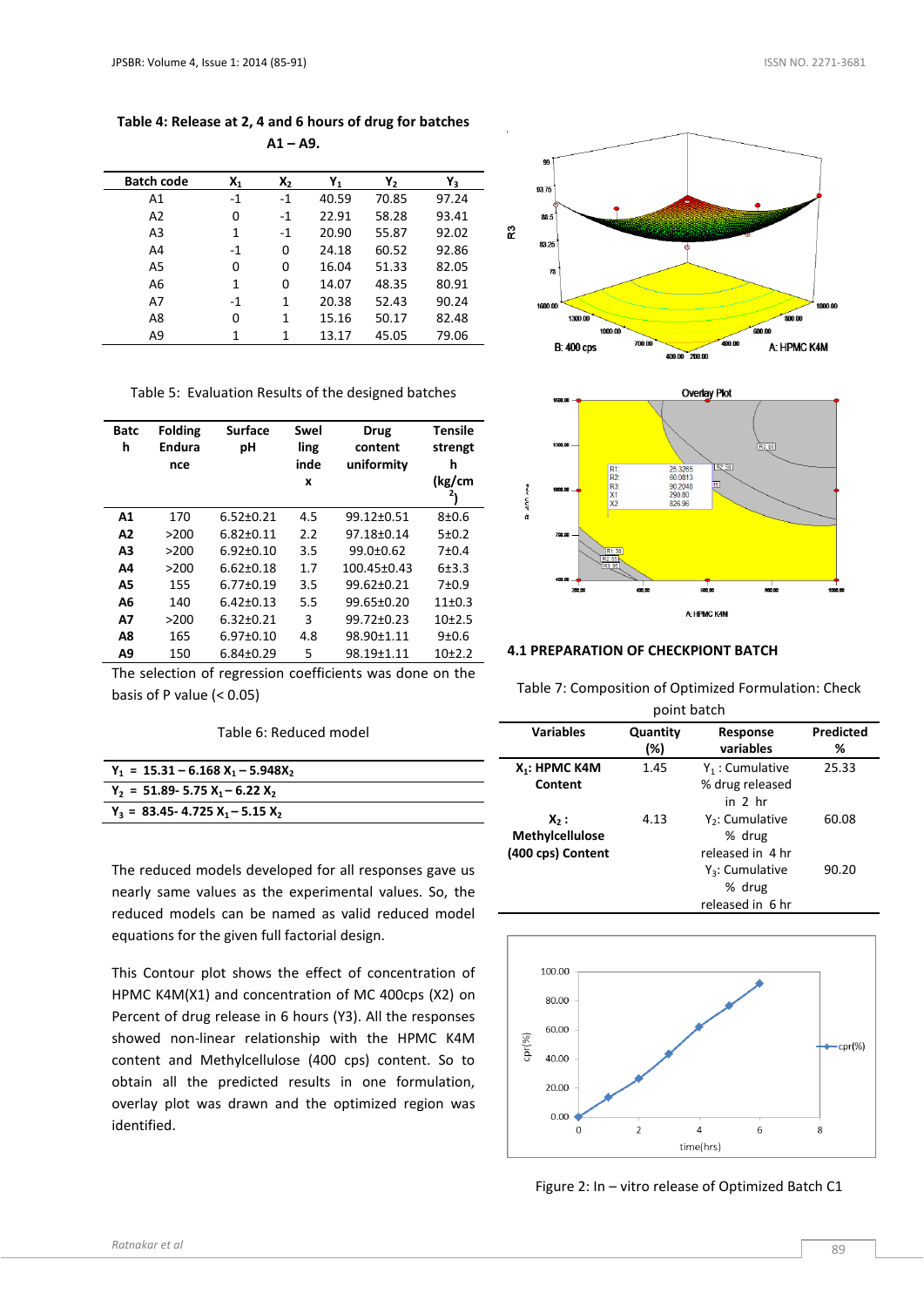# **4.2 VALIDATION OF THE MODEL**

Table 8: Comparison between the Experimental and Predicted Values for the check point batch

| Che<br>ck<br>poi<br>nt<br><b>Bat</b><br>ch | Respo<br>nse | Predic<br>ted | Obser<br>ved | Constra<br>ints $(\%)$                                      | <b>Resid</b><br>uals | Predic<br>ted<br>error<br>(%) |
|--------------------------------------------|--------------|---------------|--------------|-------------------------------------------------------------|----------------------|-------------------------------|
|                                            | Υ1           | 25.33         | 26.34        | 15-30                                                       | $-1.01$              | 3.987                         |
| C <sub>1</sub>                             | Υ2           | 60.08         | 61.82        | 50-65                                                       | $-1.74$              | 2.896                         |
|                                            | Y3           | 90.20         | 91.64        | 80-95                                                       | $-1.44$              | 1.596                         |
|                                            |              |               |              | Dreadista di super (0/)  / shasmus di usulus in pradista di |                      |                               |

Predicted error (%) = (observed value-predicted value)/predicted value × 100

The results show a good relationship between the experimental and predicted values, which confirms the practicability of the model. Hence, it may be concluded that required product characteristics could be obtained by systematic approach to the formulation development study.

#### **4.3 DEVELOPMENT OF OPTIMIZED FORMULA**

Table 9: Formula of optimized batch on the basis of overlay plot

| SR.N | <b>INGREDIENTS</b>                       | Quantit        | Quantit      | <b>USE</b>                              |
|------|------------------------------------------|----------------|--------------|-----------------------------------------|
| O    |                                          | y (%)          | ۷            |                                         |
|      |                                          |                | (Actual)     |                                         |
| 1    | Ethylcellulose<br>(Acetone:              | $\overline{2}$ | 400 mg       | <b>Backing layer</b>                    |
|      | Isopropyl<br>$alcohol =$                 |                |              |                                         |
|      | $65:35$ as<br>solvent)                   |                |              |                                         |
| 2.   | Valsartan                                | 0.2            | 40 mg        | Antihypertensi<br>ve agent              |
| 3.   | <b>HPMC K4M</b>                          | 1.45           | 290 mg       | Film former,<br>mucoadhesive<br>polymer |
| 4.   | Methylcellulo<br>se (400cps)             | 4.13           | 826.96<br>mg | Film former,<br>release<br>retardant    |
| 5.   | <b>PVP K-30</b>                          | 1              | 200 mg       | <b>Mucoadhesive</b><br>polymer          |
| 6.   | PEG400 (% of<br>polymer<br>concentration | 10             | 10%          | <b>Plasticizer</b>                      |
| 7.   | Ethanol (70%)<br>: Water                 | qs             | q.s 20<br>ml | Solvent system                          |

# **4.4 EVALUATION RESULTS OF OPTIMIZED BATCH**

#### Table 10: Evaluation of optimized batch

| SR.NO | <b>PARAMETERS</b>              | <b>RESULTS</b>             |
|-------|--------------------------------|----------------------------|
| 1     | <b>Folding Endurance</b>       | >200                       |
| 2     | Surface pH                     | $6.88 \pm 0.18$            |
| 3     | Swelling Index                 | 4.2 $\pm$ 0.56 %           |
| 4     | <b>Drug Content Uniformity</b> | $99.1 \pm 0.72$ %          |
| 5     | Thickness of film              | $0.42 \pm 0.5$ mm          |
| 6     | <b>Tensile Strength</b>        | $0.118$ Kg/cm <sup>2</sup> |
| 7     | Ex vivo mucoadhesion           | 320 minutes                |
|       | time                           |                            |

The optimized bilayered film batch exhibited Surface pH 6.88, Swelling index 4.2 % , Tensile strength  $118g/cm^2$ , 91.64% drug release in 6 hours, Exvivomucoadhesion time 320 minutes and also releases the drug in unidirectional fashion towards the mucosa till 6 hours. Thus, ultimately we formulated buccoadheivevalsartan films with better drug delivery. Improved bioavailability and reduced dosing leads achievement of improved patient compliance. The overall result of the study indicates that such buccoadheive system is an excellent drug delivery system for delivery of valsartan. It may improve the patient compliance due to its conveniency as well as its acceptability with respect to mechanical property and solubility characteristics. In Conclusion, The optimized mucoadhesive buccal dosage forms is expected to provide clinicians with a new choice of an economical, safe and more bioavailable formulation in the management of hypertension.

# **5. REFERENCES**

1. Remington, The Science and Practice of Pharmacy, 21st edition, Chapter no.-47, pp 939-948.

2. Saydam M. and Takka S, "Scientific Review", J. Pharm. Sci., 2007, pp 185-196.

3. Burnier M. and Brunner H.R., "Angiotensin II receptor antagonists", Lancet. 2000; 355, pp 637–645.

4. Baracco R. and Kapur G, "Clinical utility of valsartan in the treatment of hypertension in children and adolescents, Pediatric, review on Nephrology", March 16, 2011.

5. Satishbabu B.K, Srinivasan B.P, "Preparation and evaluation of buccoadhesive films of atenolol", Ind J Pharm Sci., 2008; 70(2), pp.175-179.

6. Patel V.M, Prajapati B.G, and Patel M.M, "Effect of Hydrophilic Polymers on Buccoadhesive Eudragit Patches